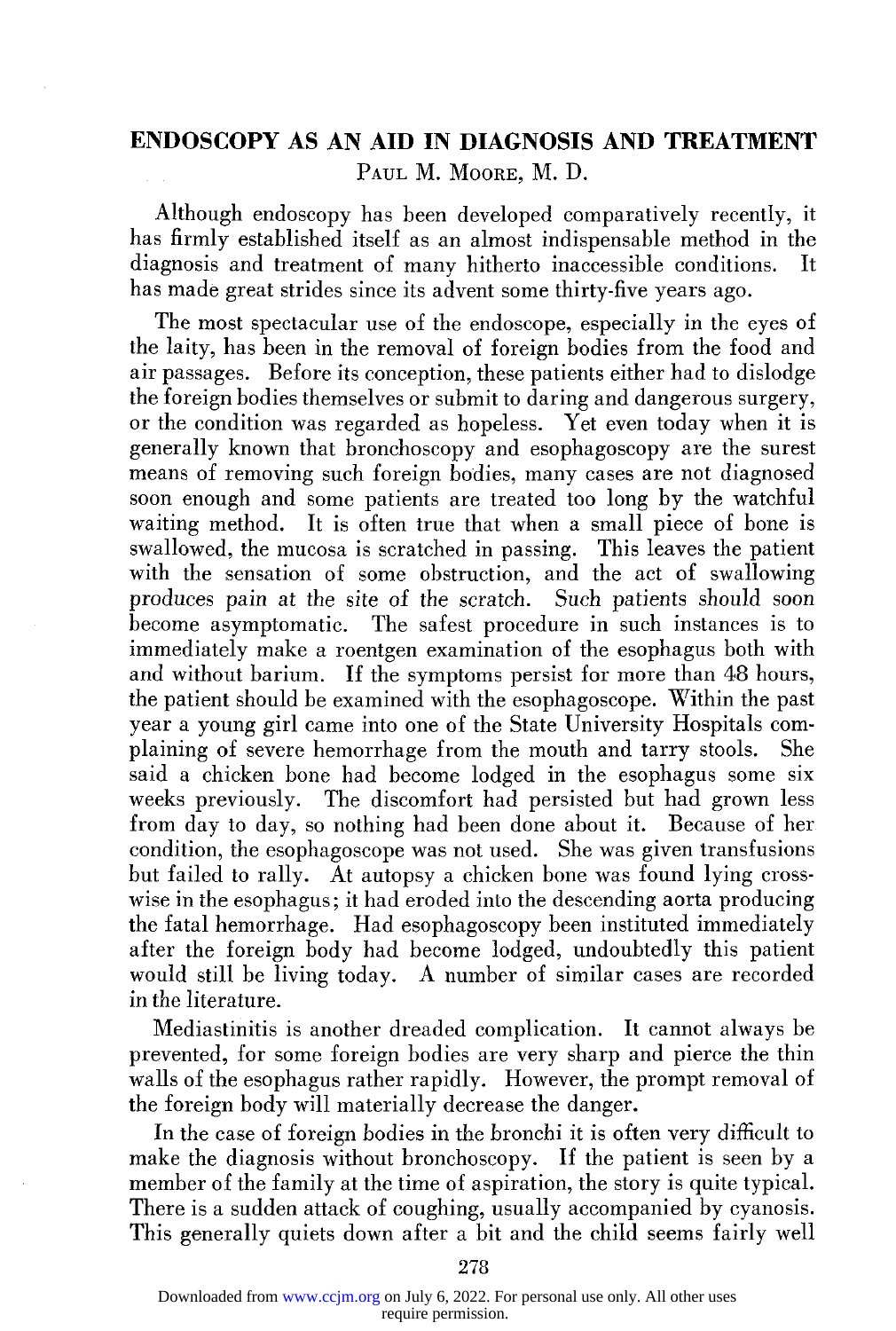except that there are recurring attacks of coughing, and he becomes somewhat listless and loses his interest in his play. If he is not seen during the initial attack, the picture can readily be confused with croup or bronchitis.

If the foreign body is metallic, it will easily be distinguished on the x-ray film. If it is of vegetable origin, such as a peanut or a bean, the roentgenogram will not show the object itself but the results of its presence are usually evident, especially if it is causing obstruction of one of the main bronchi. There will be a difference in the density of the two sides of the chest with a shifting of the mediastinal contents. If the obstruction is partial, allowing some passage of air on inspiration and expiration, little or no difference between the two sides may be seen. On examination of the chest some signs are almost always found. There is limitation of movement and diminished or absent breath sounds on the affected side no matter what type of obstruction is present. With partial obstruction, there is dullness on the affected side and râles are present. When obstruction is complete, atelectasis of the affected side develops and there is marked dullness and a shifting of the mediastinal contents to that side. If the obstruction is of the ball-valve type, allowing air to pass on inspiration but none on expiration, the lung on the affected side is gradually inflated until the picture of pneumothorax is simulated. A tympanitic note is obtained on percussion and the mediastinum is shifted toward the opposite or unaffected side. In this type of obstruction vocal resonance and fremitus are little affected, while in the other type they are both decreased on the side of the obstruction.

The vegetable foreign body, especially the peanut, frequently produces pneumonia rather soon, so one has the picture of actual chest infection to cloud the issue. In all cases where there are reasons to suspect the presence of a foreign body, a careful study and bronchoscopy should be done. This may save many lives and prevent some lung abscesses.

When lung abscesses have developed from any cause, the diagnosis can be confirmed by bronchoscopy and lung mapping. If the lung abscess drains readily into the bronchi, repeated aspirations at weekly intervals will materially aid recovery. If the abscess is not of long standing so that it is not surrounded by scar tissue which prevents its collapse, the aspirations may be all that are required to effect a cure. If they do not accomplish this, they will improve the patient's general condition so that he is better able to stand surgical drainage.

In bronchiectasis the outlook is not as bright, unless the patient is treated very early. If he is a child and the disease is not too well established, bronchoscopic aspirations at weekly or two weekly intervals may effect a symptomatic cure. These must always be assisted by daily

279